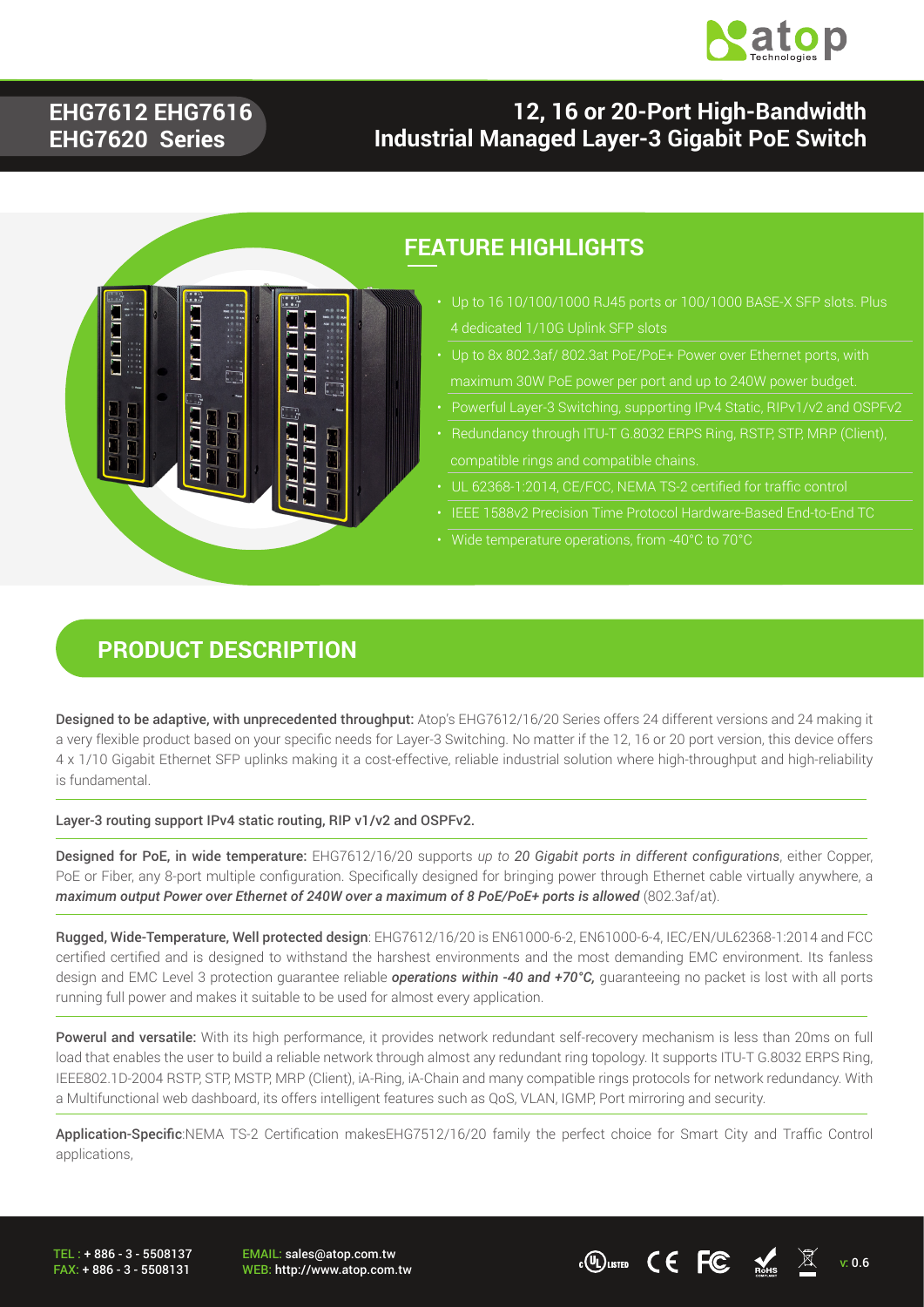

 $\overline{C}$  ( $\overline{C}$   $\overline{C}$   $\overline{M}$  v: 0.6

## **SPECIFICATIONS**

| <b>Technical Specifications</b>                                                                                                                                                                   |                                                                                                                                                                                                                                                                                                                                                                                                                                                                                                                                                                              |                                                                                                      |  |
|---------------------------------------------------------------------------------------------------------------------------------------------------------------------------------------------------|------------------------------------------------------------------------------------------------------------------------------------------------------------------------------------------------------------------------------------------------------------------------------------------------------------------------------------------------------------------------------------------------------------------------------------------------------------------------------------------------------------------------------------------------------------------------------|------------------------------------------------------------------------------------------------------|--|
| Model Name                                                                                                                                                                                        | EHG7612 (12 ports); EHG7616 (16 ports); EHG7620 (20 ports)                                                                                                                                                                                                                                                                                                                                                                                                                                                                                                                   |                                                                                                      |  |
| <b>Switch Properties</b>                                                                                                                                                                          |                                                                                                                                                                                                                                                                                                                                                                                                                                                                                                                                                                              |                                                                                                      |  |
| <b>Priority Queues</b><br><b>VLAN Table</b><br>MAC-Based VLAN<br>VLAN ID Range<br>Trunk Group<br>Static IGMP Groups<br>Dynamic IGMP Groups<br>MAC Table Size<br>Packet Buffer Size<br>Jumbo Frame | 8<br>4096<br>512<br>VID 1 to 4094<br>4<br>128<br>256<br>16K<br>1.5 MB<br>9216 Byte                                                                                                                                                                                                                                                                                                                                                                                                                                                                                           |                                                                                                      |  |
| <b>Ethernet</b>                                                                                                                                                                                   |                                                                                                                                                                                                                                                                                                                                                                                                                                                                                                                                                                              |                                                                                                      |  |
| Standards                                                                                                                                                                                         | IEEE 802.3 for 10BaseT<br>IEEE 802.3u for 100BaseT(X)<br>IEEE 802.3ab for 1000BaseT(X)<br>IEEE 802.3z for 1000BaseX<br>IEEE 802.3ae For 10 Gigabit Ethernet Fiber<br>IEEE 802.3x for Flow Control, back pressure flow control<br>IEEE 802.1D-2004 for Spanning Tree Protocol<br>IEEE 802.1w for Rapid Spanning Tree Protocol<br>IEEE 802.1s for Multiple Spanning Tree Protocol<br>IEEE 802.1Q for VLAN Tagging<br>IEEE 802.1p for Class of Service<br>IEEE 802.1X for Authentication<br>IEEE 802.3ad for Port Trunk with LACP<br>IEEE 802.3az for Energy Efficient Ethernet |                                                                                                      |  |
| Protocols                                                                                                                                                                                         | IPv4, IPv6, IGMPv1/v2/v3, IGMP Snooping, GARP, GMRP, GVRP, SNMPv1/v2c/<br>v3, SNMP Inform, ICMP, Telnet, SSH, DHCP Server/Relay/Client, DHCP Option<br>66/67/82, BootP, RARP, TFTP, SMTP, SMTP (Gmail), RMON, HTTP, HTTPS,<br>Syslog, MRP (Client), LLDP, 802.1x, EAP, RADIUS, TACACS+, Mirror port, QoS, ACL                                                                                                                                                                                                                                                                |                                                                                                      |  |
| Layer-3 Protocols                                                                                                                                                                                 | Routing: IPv4 Unicast static routing, RIP v1/v2, OSPFv2,<br>Multicast: IGMPv1/v2/v3, DVMRP, PIM-DM, PIM-SM, PIM-SSM<br>Routing Redundancy: VRRP (Virtual Router Redundancy Protocol)                                                                                                                                                                                                                                                                                                                                                                                         |                                                                                                      |  |
| Redundancy                                                                                                                                                                                        |                                                                                                                                                                                                                                                                                                                                                                                                                                                                                                                                                                              | ITU-T G.8032 ERPS Ring, STP, RSTP, MSTP, Compatible Ring/Chain, U-Ring                               |  |
|                                                                                                                                                                                                   | Network Synchronization                                                                                                                                                                                                                                                                                                                                                                                                                                                                                                                                                      | NTP Server/Client, SNTP                                                                              |  |
| Time Synchronization                                                                                                                                                                              | <b>Precision Network</b><br>Synchronization                                                                                                                                                                                                                                                                                                                                                                                                                                                                                                                                  | IEEE1588v1 OC/BC (Software)<br>IEEE1588v2 E2E TC (Hardware) - ns acc.<br>IEEE1588v2 OC/BC (Software) |  |
| <b>Automation Profiles</b>                                                                                                                                                                        | Ethernet/IP, Modbus/TCP device status registers                                                                                                                                                                                                                                                                                                                                                                                                                                                                                                                              |                                                                                                      |  |
| <b>SNMP MIB</b>                                                                                                                                                                                   | MIB II, IF-MIB, SNMPv2 MIB, BRIDGE-MIB, RMON MIB Group 1,2,3,9, RFC<br>RFC 1157, RFC 1213, RFC 1215, RFC 1493, RFC 1643, RFC 1757, RFC 2011,<br>RFC 2012, RFC 2013, RFC 2233, RFC 2571, RFC 2742, RFC 2819, RFC 2863,<br>RFC 3411, RFC 3412, RFC 3413, RFC 3414, RFC 3415, RFC 2674                                                                                                                                                                                                                                                                                          |                                                                                                      |  |
| <b>Power</b>                                                                                                                                                                                      |                                                                                                                                                                                                                                                                                                                                                                                                                                                                                                                                                                              |                                                                                                      |  |
| Input Voltage                                                                                                                                                                                     | 9-57 VDC for Non-PoE models<br>45-57 VDC for 802.3af mode<br>51-57 VDC for 802.3at mode                                                                                                                                                                                                                                                                                                                                                                                                                                                                                      |                                                                                                      |  |

TEL : + 886 - 3 - 5508137 FAX: + 886 - 3 - 5508131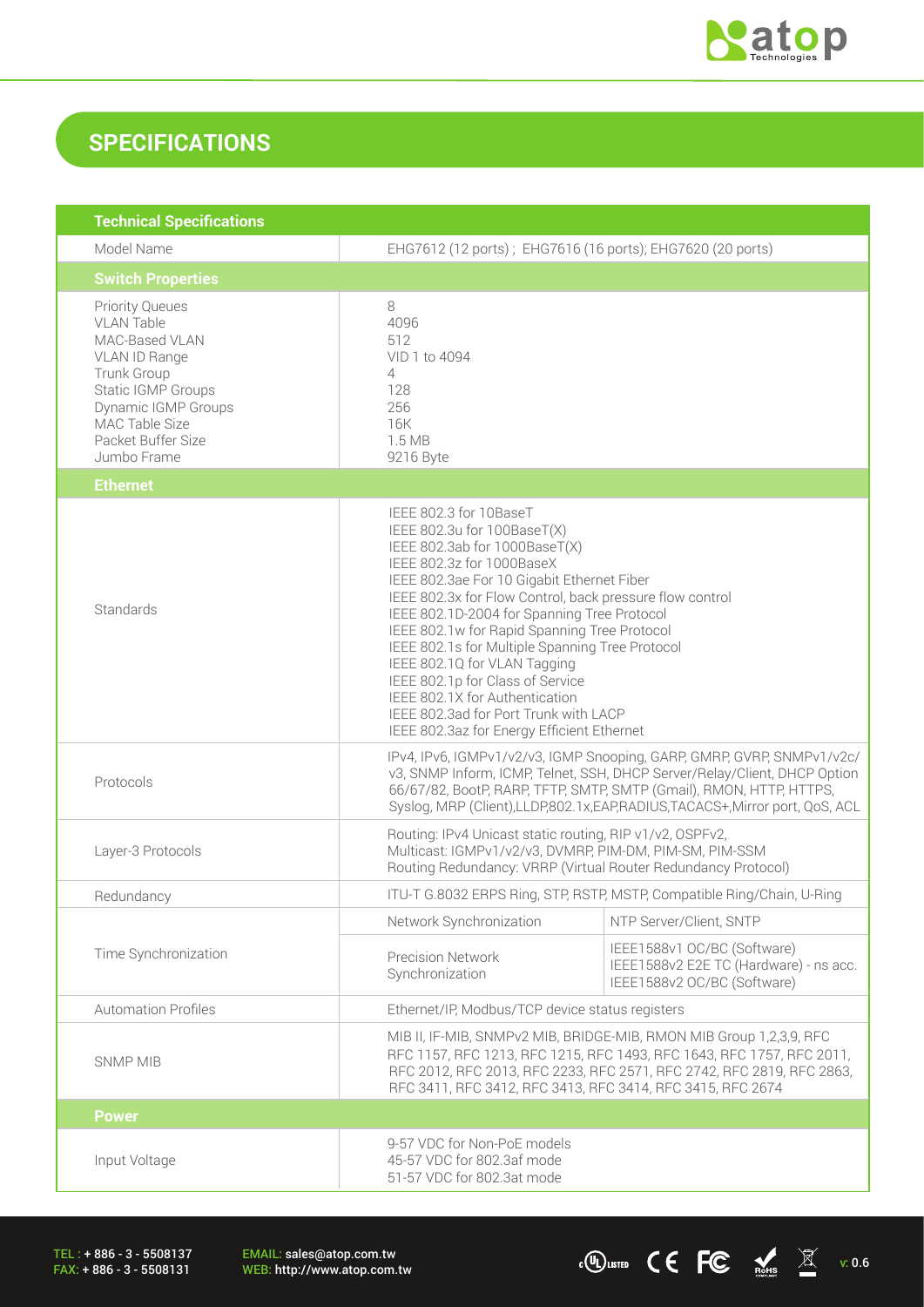

 $\cdot$  (U) LISTED  $\bullet$   $\bullet$  FC  $\bullet$  Rests  $\mathbb{X}$  v: 0.6

| Input Current (System)                                                                                                       | Max. $2.2$ A @ 12 VDC (without PoE)<br>Max. 3.3 A @ 45 VDC (Support up to 8 ports at 15.4W per PoE port)<br>Max. 5.2 A @ 51 VDC (Support up to 8 ports at 30W per PoE port)e                                                                                                                                                                                       |
|------------------------------------------------------------------------------------------------------------------------------|--------------------------------------------------------------------------------------------------------------------------------------------------------------------------------------------------------------------------------------------------------------------------------------------------------------------------------------------------------------------|
| Power Consumption (System)                                                                                                   | Max. 26.4 W @ 12 VDC (without PoE)<br>Max. 148.5 W @ 45 VDC (Support up to 8 ports at 15.4W per PoE port)<br>Max. 265.2 W @ 51 VDC (Support up to 8 ports at 30W per PoE port)                                                                                                                                                                                     |
| Connector<br><b>Reverse Polarity Protection</b>                                                                              | 5-Pin 5.08mm Lockable Terminal Block<br>Yes                                                                                                                                                                                                                                                                                                                        |
| <b>Interfaces</b>                                                                                                            |                                                                                                                                                                                                                                                                                                                                                                    |
| RJ45 Ports<br>Fiber Optics Ports<br><b>LED</b> Indicators<br>Console<br>Relay Output<br><b>DIP Switches</b><br><b>Button</b> | Up to 16 10/100/1000BASE-T(X) auto negotiation speed<br>Up to 16 100/1000BASE-X SFP slot plus 4 1000BASE-X or 4 10G SFP slots<br>PWR1, PWR2, Alarm, Run, Ring, Ring Master, RJ-45 Link/Speed, SFP Link, PoE<br>RS232 (RJ45 connector)<br>2 relay outputs with current carrying capacity of 1A @ 24 VDC<br>Ring Control and Profinet Setting<br><b>Reset Button</b> |
| <b>Physical Characteristics</b>                                                                                              |                                                                                                                                                                                                                                                                                                                                                                    |
| Housing<br>Dimension ( $W \times H \times D$ )<br>Weight<br>Installation                                                     | IP30 SPCC Metal housing, ruggedized Heat-sink<br>EHG7612: 76 x 200 x 160 mm; EHG7616-EHG7620: 95 x 200 x 160 mm<br>$2,500$ a<br>DIN-Rail, Wall mount (optional kit)                                                                                                                                                                                                |
| <b>Environmental Limits</b>                                                                                                  |                                                                                                                                                                                                                                                                                                                                                                    |
| <b>Operating Temperature</b><br>Storage Temperature<br>Ambient Relative Humidity                                             | $-40^{\circ}$ C $\sim$ 70°C (-40°F $\sim$ 158°F)<br>$-40^{\circ}$ C $\sim$ 85°C (-40°F $\sim$ 185°F)<br>5%~95%, 55°C (Non-condensing)                                                                                                                                                                                                                              |

## **DIMENSIONS & LAYOUT**



EMAIL: sales@atop.com.tw<br>WEB: http://www.atop.com.tw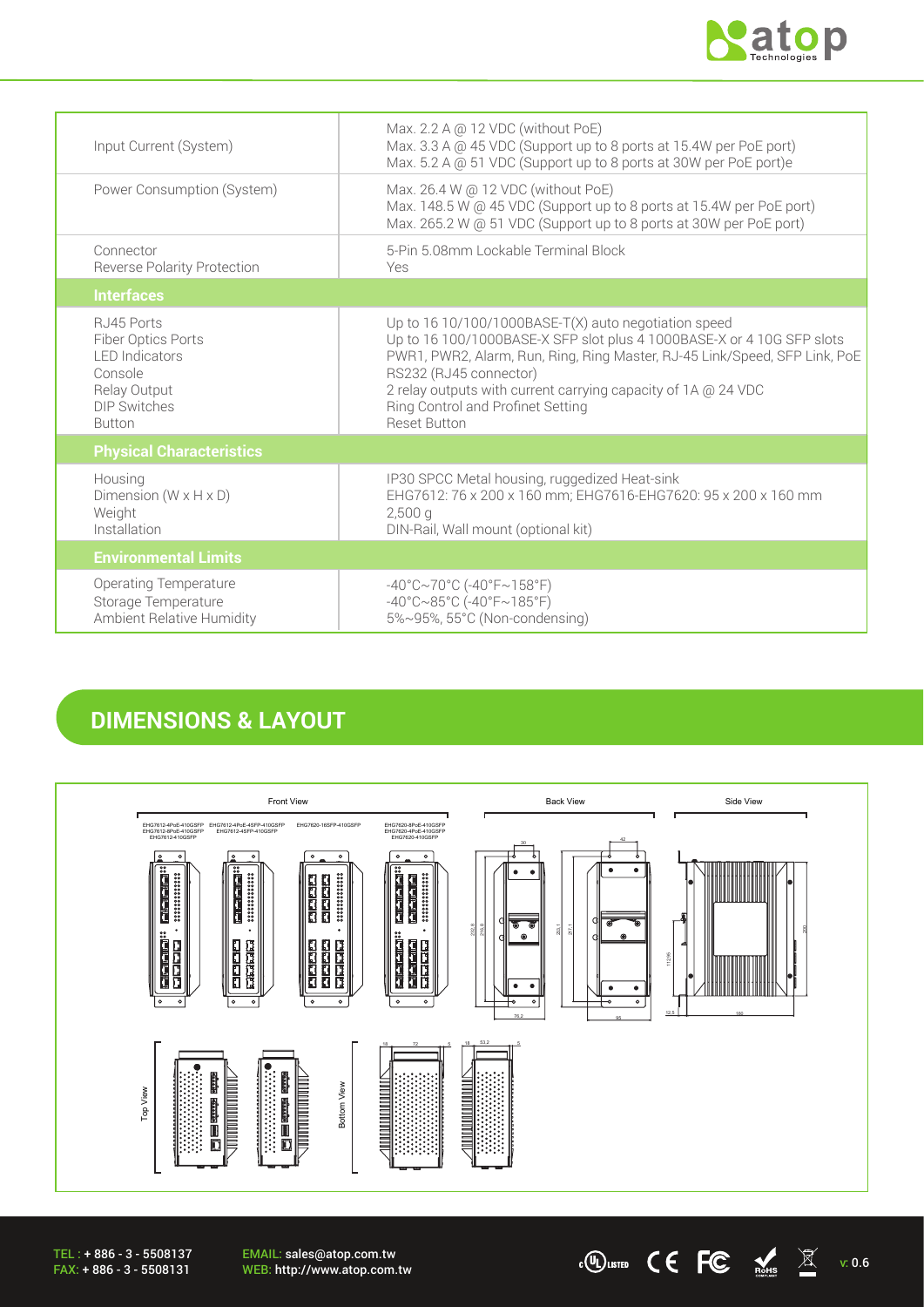

 $\cdot$  (U) LISTED C C FC  $\frac{1}{\sqrt{M}}$   $\frac{1}{\sqrt{M}}$  v: 0.6

# **REGULATORY APPROVALS**

| <b>Regulatory Approvals</b> |                                                                                                                |                                                      |                                                                  |              |
|-----------------------------|----------------------------------------------------------------------------------------------------------------|------------------------------------------------------|------------------------------------------------------------------|--------------|
| Safety                      | UL62368-1, 2nd Ed., CSAC22.2 N. 62368-1-14, NZS62368.1:2018, EN62368-1:2014+A11:2017                           |                                                      |                                                                  |              |
| <b>Traffic Control</b>      | <b>NEMATS-2</b>                                                                                                |                                                      |                                                                  |              |
| <b>EMC</b>                  | FCC Part 15, Subpart B, Class A<br>EN 55032, EN 55024, EN 61000-3-2, EN 61000-3-3, EN 61000-6-2, EN 61000-6-4, |                                                      |                                                                  |              |
| <b>Test</b>                 |                                                                                                                | Item                                                 | <b>Value</b>                                                     | <b>Level</b> |
| IEC 61000-4-2               | <b>ESD</b>                                                                                                     | Contact Discharge<br>Air Discharge                   | ±6KV<br>±8KV                                                     | 3<br>3       |
| IEC 61000-4-3               | <b>RS</b>                                                                                                      | 80-1000MHz<br>1.4-2.0GHz<br>$2.0 - 2.7$ GHz          | 10(V/m)<br>3(V/m)<br>10(V/m)                                     | 3<br>3<br>3  |
| IEC 61000-4-4               | EFT                                                                                                            | <b>AC Power Port</b><br>DC Power Port<br>Signal Port | ±2.0kV<br>±2.0kV<br>±1.0kV                                       | 3<br>3<br>3  |
| IEC 61000-4-5               | Surge                                                                                                          | DC Power Port<br>DC Power Port<br>Signal Port        | Line-to Line±1.0kV<br>Line-to Earth±2.0kV<br>Line-to Earth±2.0kV |              |
| IEC 61000-4-6               | CS                                                                                                             | $0.15 - 80$ MHz                                      | 10V rms                                                          | 3            |
| IEC 61000-4-8               | PFMF                                                                                                           | Enclosure                                            | 30 V/m<br>4                                                      |              |
| IEC 61000-4-11              | <b>DIP</b>                                                                                                     | <b>AC Power Port</b>                                 | $\sim$                                                           | A            |
| Shock<br>Drop<br>Vibration  | MIL-STD-810G Method 516.5<br>MIL-STD-810F Method 516.5<br>MIL-STD-810F Method 514.5 C-1 & C-2                  |                                                      |                                                                  |              |
| RoHS II                     | Yes                                                                                                            |                                                      |                                                                  |              |
| <b>MTBF</b>                 | 20 Years                                                                                                       |                                                      |                                                                  |              |

TEL : + 886 - 3 - 5508137 FAX: + 886 - 3 - 5508131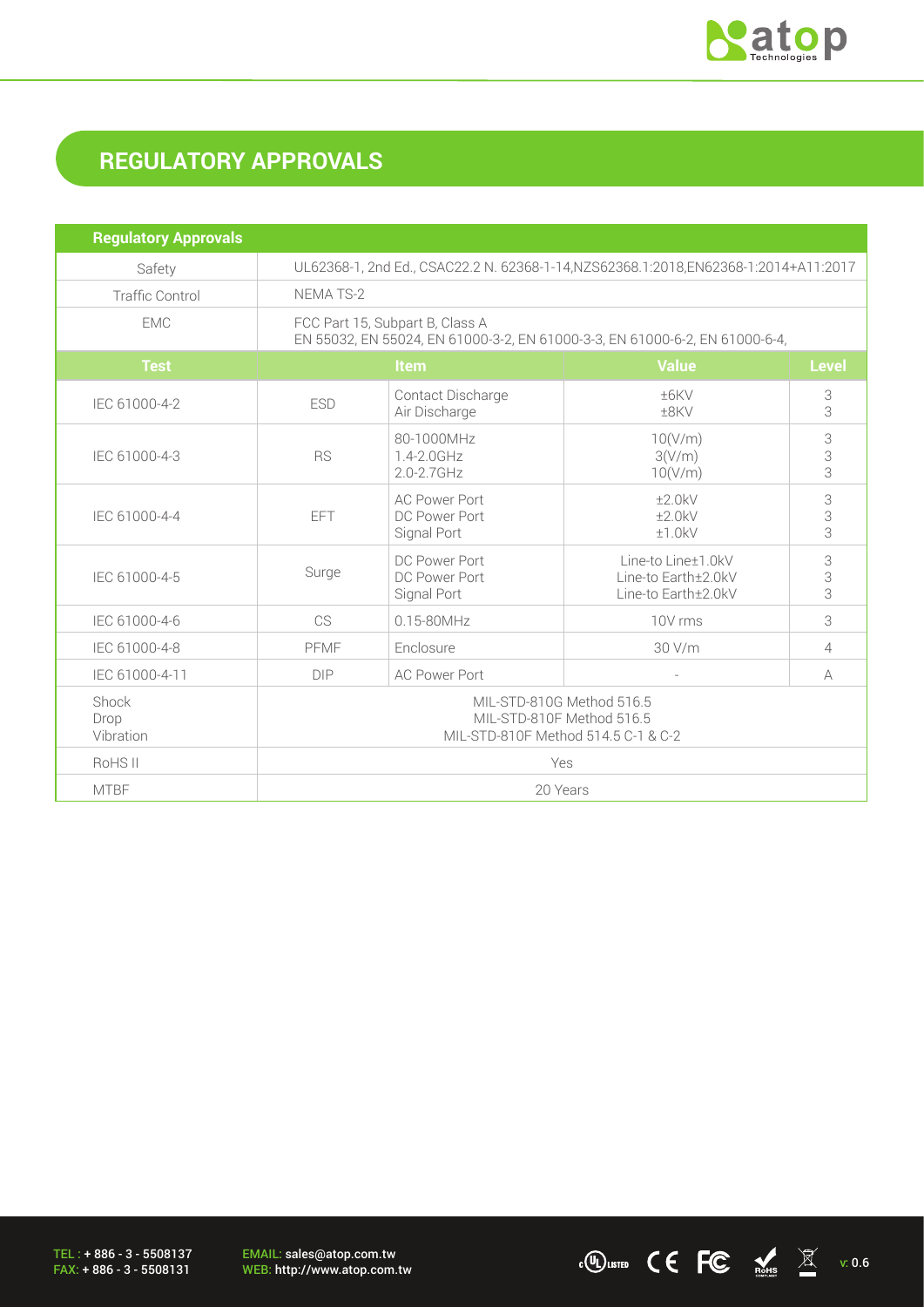

 $\cdot$  (U) LISTED C C FC  $\frac{1}{\sqrt{M}}$   $\frac{1}{\sqrt{M}}$  v: 0.6

## **ORDERING INFORMATION**

| <b>Ordering information</b> |  |
|-----------------------------|--|
|                             |  |
|                             |  |

| <b>Model name</b>          | <b>Part Number</b> | 10/100/<br><b>1000 RJ45</b><br>(non-PoE) | 10/100/<br>1000 RJ45<br>(PoE) | 100/1000<br><b>SFP slots</b> | 1000<br><b>SFP</b><br>slots | 10G<br><b>SFP</b><br>slots |
|----------------------------|--------------------|------------------------------------------|-------------------------------|------------------------------|-----------------------------|----------------------------|
| EHG7612-410GSFP            | 1P1EHG76120002G    | 8                                        |                               | $\overline{\phantom{a}}$     |                             | 4                          |
| EHG7612-4SFP-410GSFP       | 1P1EHG76120004G    | 4                                        |                               | 4                            |                             | 4                          |
| EHG7616-410GSFP            | 1P1EHG76160001G    | 12                                       |                               |                              |                             | 4                          |
| EHG7616-4SFP-410GSFP       | 1P1EHG76160004G    | 8                                        |                               | 4                            |                             | $\overline{4}$             |
| EHG7616-8SFP-410GSFP       | 1P1EHG76160007G    | 4                                        |                               | 8                            |                             | 4                          |
| EHG7616-12SFP-410GSFP      | 1P1EHG76160009G    |                                          |                               | 12                           |                             | $\overline{4}$             |
| EHG7620-410GSFP            | 1P1EHG76200001G    | 16                                       |                               |                              |                             | 4                          |
| EHG7620-4SFP-410GSFP       | 1P1EHG76200004G    | 12                                       |                               | 4                            |                             | 4                          |
| EHG7620-8SFP-410GSFP       | 1P1EHG76200007G    | 8                                        |                               | 8                            |                             | 4                          |
| EHG7620-12SFP-410GSFP      | 1P1EHG76200008G    | 4                                        |                               | 12                           |                             | 4                          |
| EHG7620-16SFP-410GSFP      | 1P1EHG7620000AG    |                                          |                               | 16                           |                             | 4                          |
| EHG7612-4PoE-410GSFP       | 1P1EHG76120003G    | 4                                        | 4                             |                              |                             | 4                          |
| EHG7612-4PoE-4SFP-410GSFP  | 1P1EHG76120005G    |                                          | 4                             | 4                            |                             | 4                          |
| EHG7612-8PoE-410GSFP       | 1P1EHG76120001G    |                                          | 8                             |                              |                             | 4                          |
| EHG7616-4PoE-410GSFP       | 1P1EHG76160002G    | 8                                        | 4                             | $\overline{\phantom{a}}$     |                             | 4                          |
| EHG7616-4PoE-4SFP-410GSFP  | 1P1EHG76160005G    | 4                                        | 4                             | 4                            |                             | 4                          |
| EHG7616-4PoE-8SFP-410GSFP  | 1P1EHG76160008G    |                                          | 4                             | 8                            |                             | 4                          |
| EHG7616-8PoE-410GSFP       | 1P1EHG76160003G    | 4                                        | 8                             |                              |                             | 4                          |
| EHG7616-8PoE-4SFP-410GSFP  | 1P1EHG76160006G    |                                          | 8                             | 4                            |                             | 4                          |
| EHG7620-4PoE-410GSFP       | 1P1EHG76200002G    | 12                                       | 4                             | $\overline{\phantom{a}}$     |                             | 4                          |
| EHG7620-4PoE-4SFP-410GSFP  | 1P1EHG76200005G    | 8                                        | 4                             | 4                            |                             | 4                          |
| EHG7620-4PoE-12SFP-410GSFP | 1P1EHG76200009G    |                                          | 4                             | 12                           |                             | 4                          |
| EHG7620-8PoE-410GSFP       | 1P1EHG76200003G    | 8                                        | 8                             |                              |                             | 4                          |
| EHG7620-8PoE-4SFP-410GSFP  | 1P1EHG76200006G    | 4                                        | 8                             | 4                            |                             | 4                          |